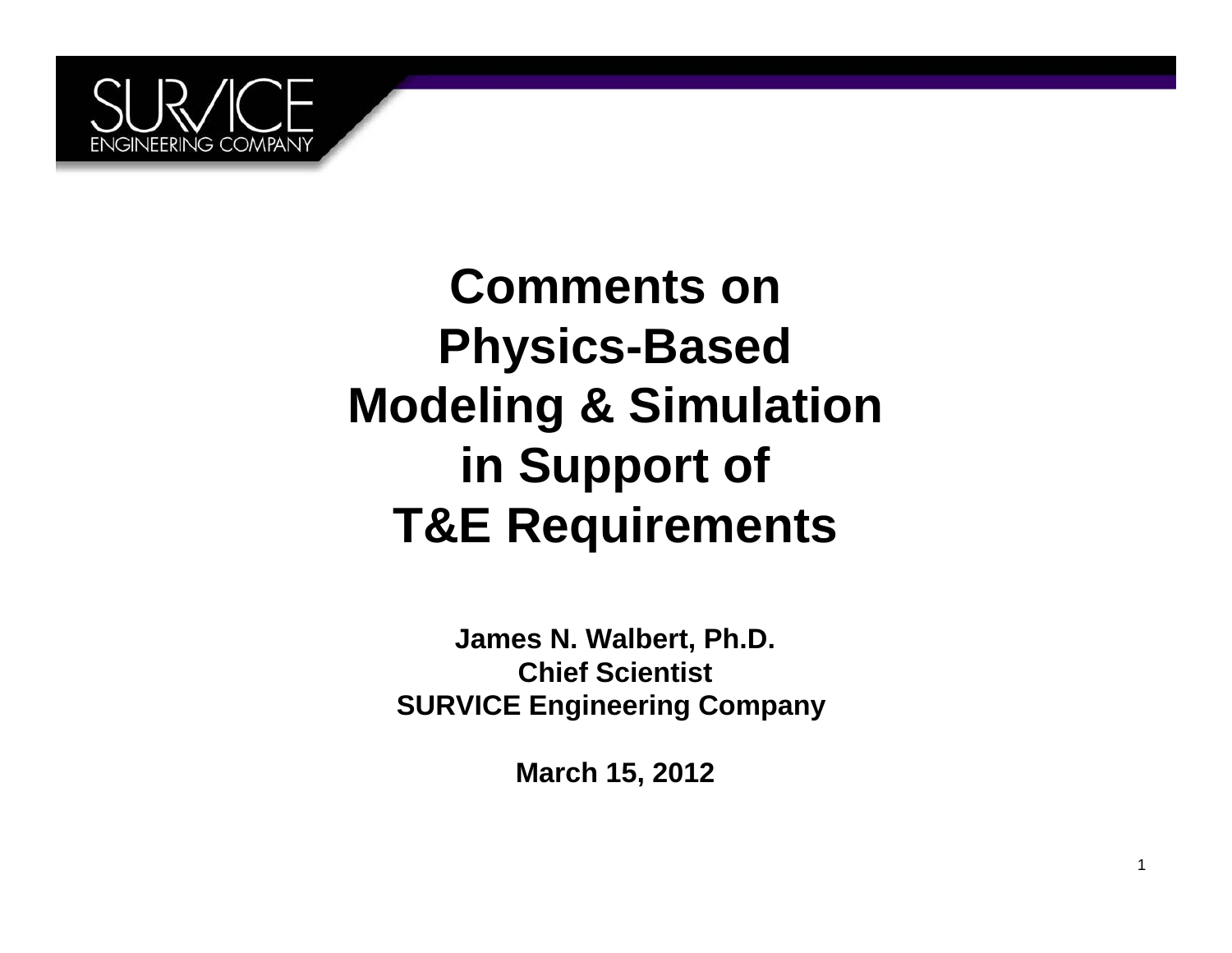# ENGINEERING COMPANY

#### Walbert's view of the world\*\*



\*\*Not to scale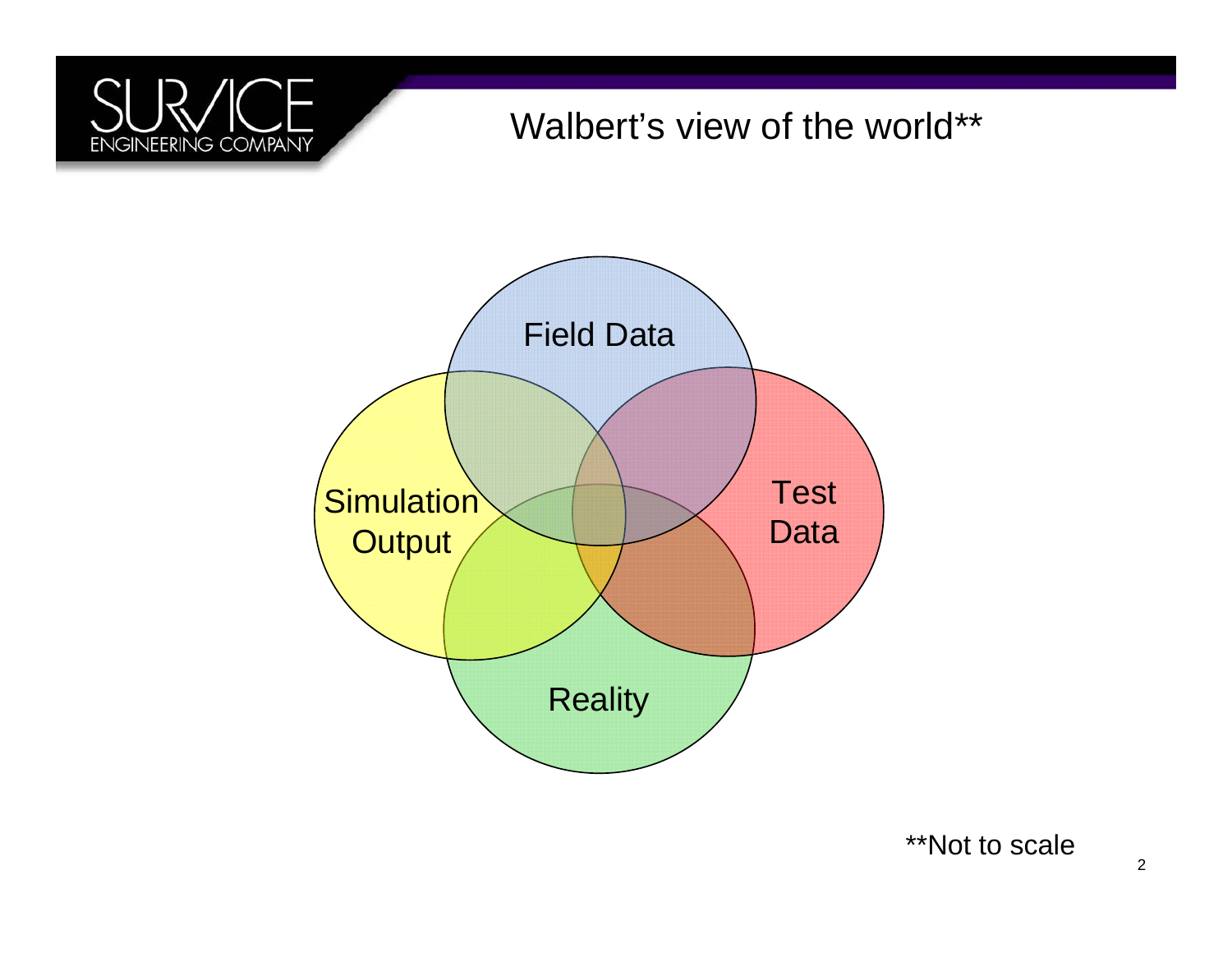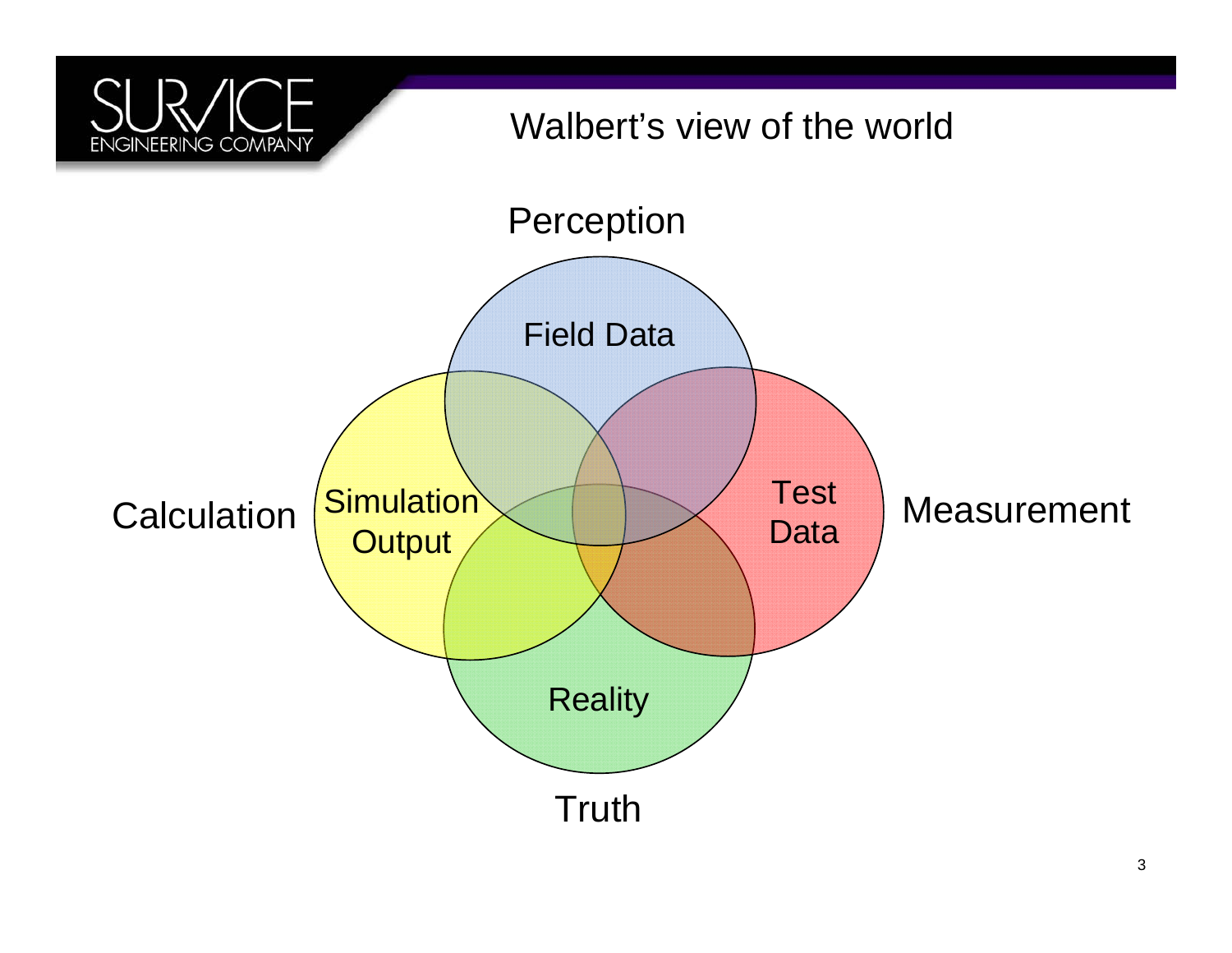

#### **Two Simple Physics-Based Models**

**#1:**

#### **E = mc2**

**#2:**

Penetration Depth = Penetrator Length $\sqrt{P}$ enetrator Density / Target Density

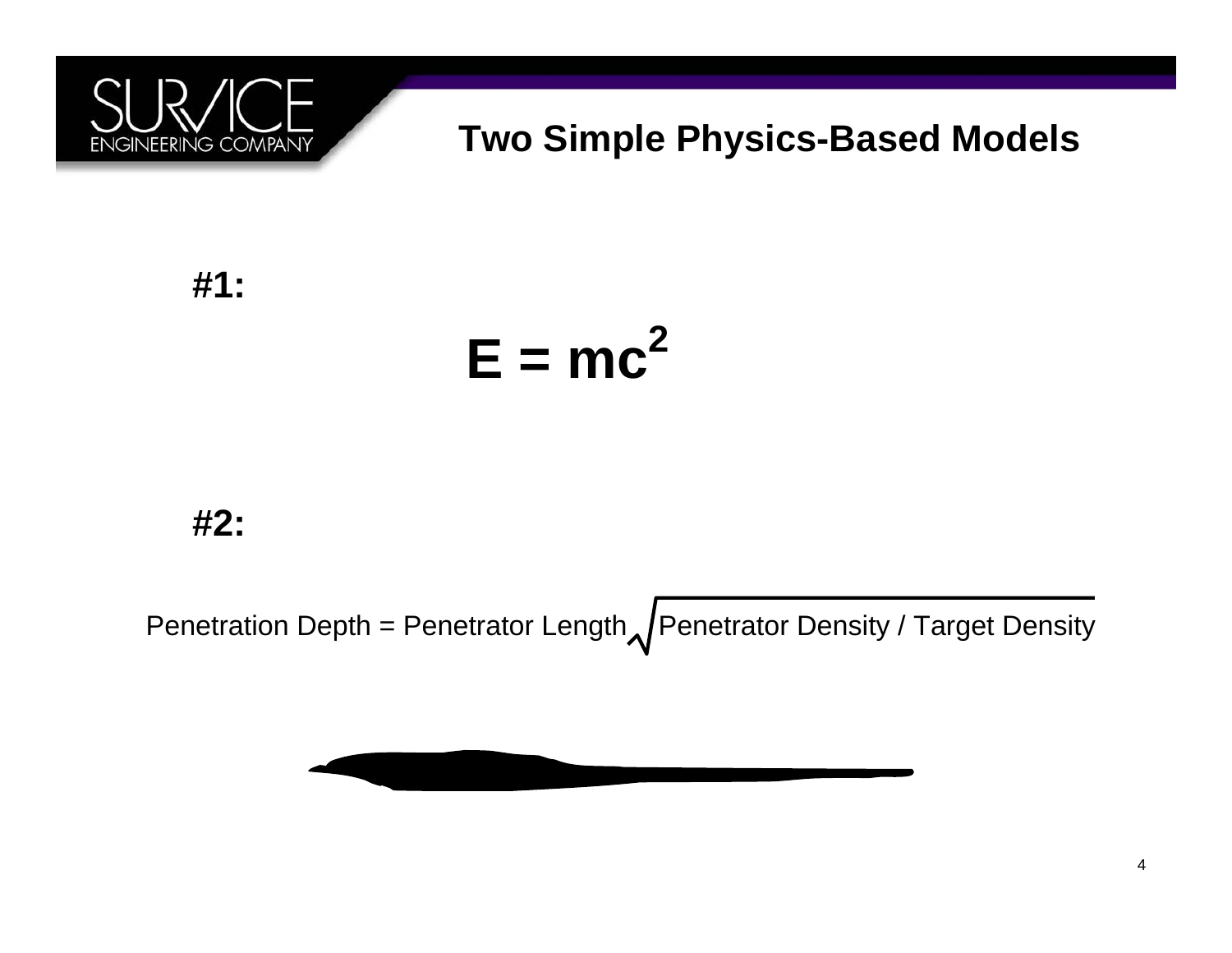

#### **Mission-Based T&E and M&S**



**Do you want to be precisely incorrect or approximately correct?**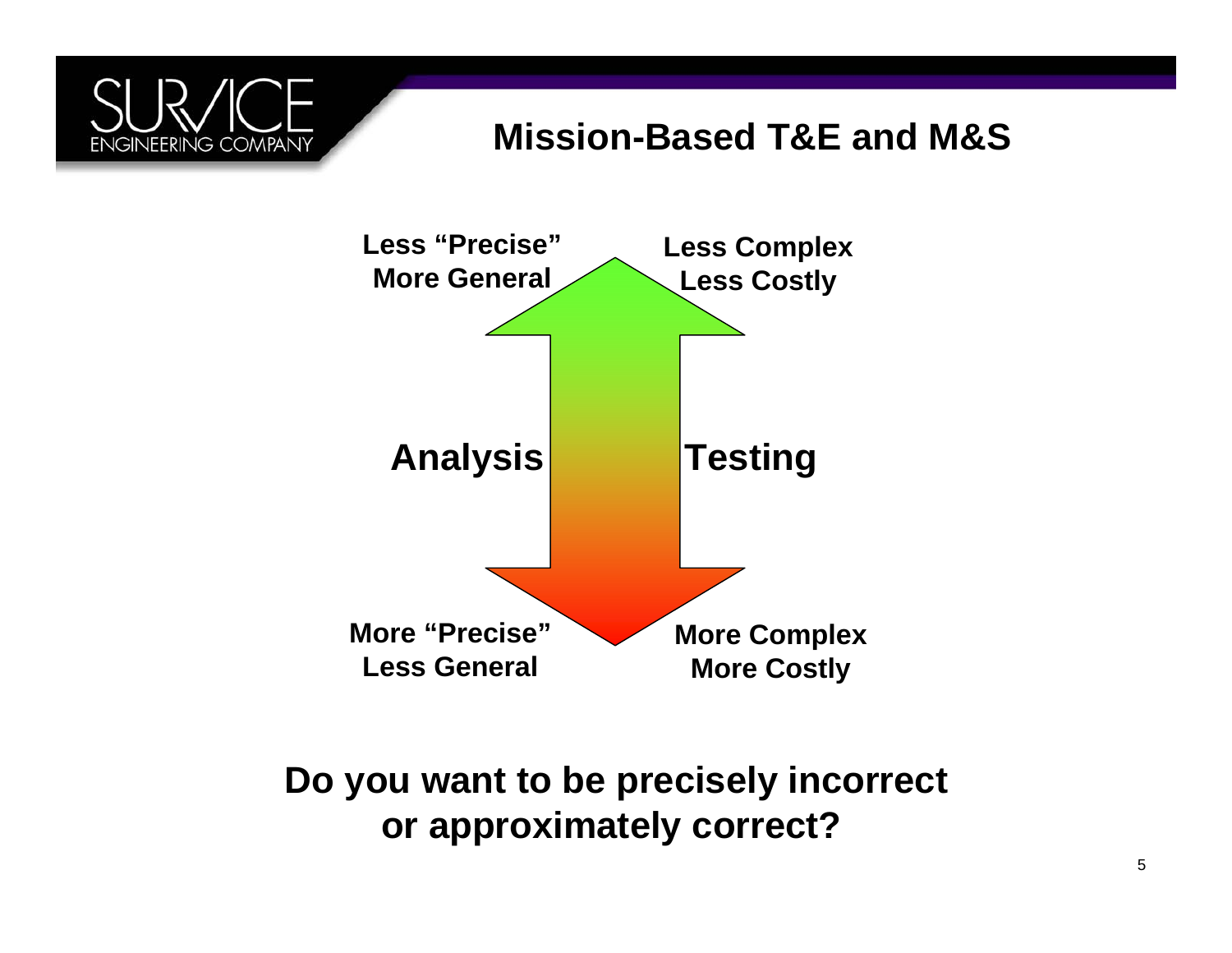

#### *The dangers of a very specific model*

#### **More Universally Accurate**



**A President was Elected(very general, but correct)**



**Thomas Dewey was Elected President(very specific, but incorrect)**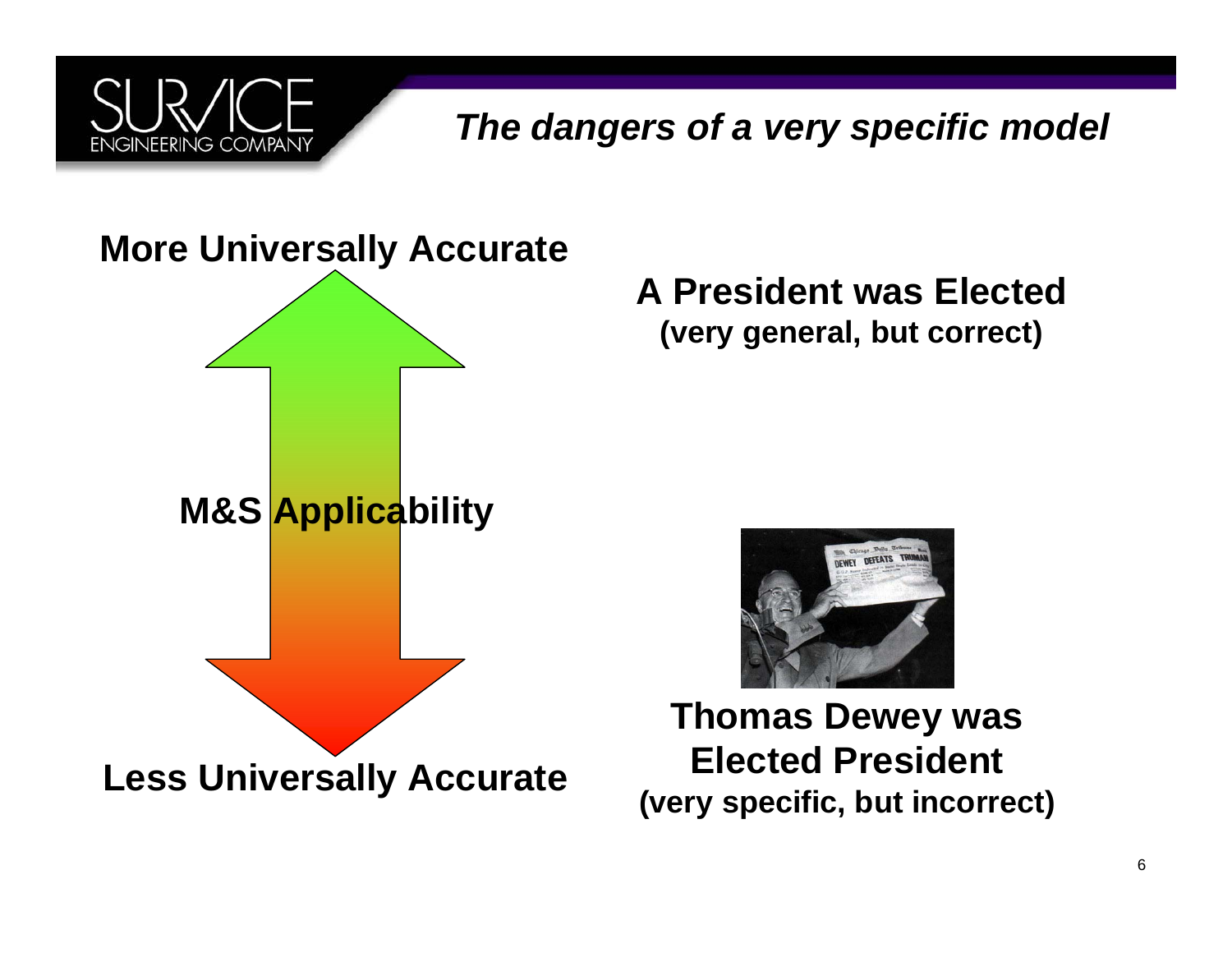

#### *The dangers of a very specific model*



This very precise model does *not* explain *how* the President was elected. The model of at least part of the process is flawed; everything that follows is probably incorrect, such as *by* **how much** (how many votes).

*If the prediction was precisely incorrect because 17 precincts voted the opposite from the assumption, then "tweaking" the model to change the way those 17 precincts vote may or may not to produce "better" results in the next election.*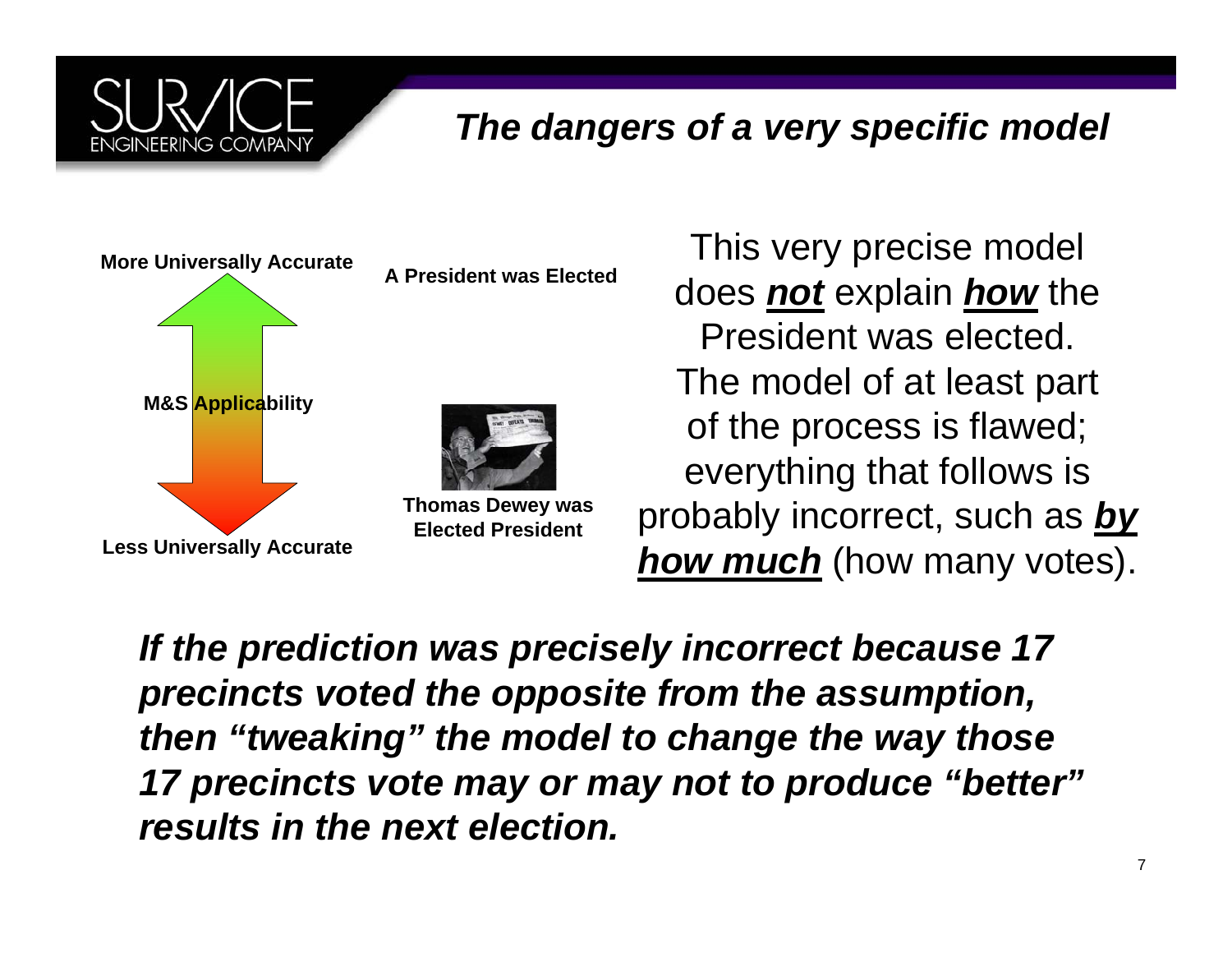# **A** *Very* **Old Concept**



**ENGINEERING COMPANY** 

**The analytical plan is based on the mission. The data requirements are based on the analytical plan. The test plan is based on the data requirements.**

#### *ANY OTHER ORDER FOR THESE EVENTS IS NONSENSE!*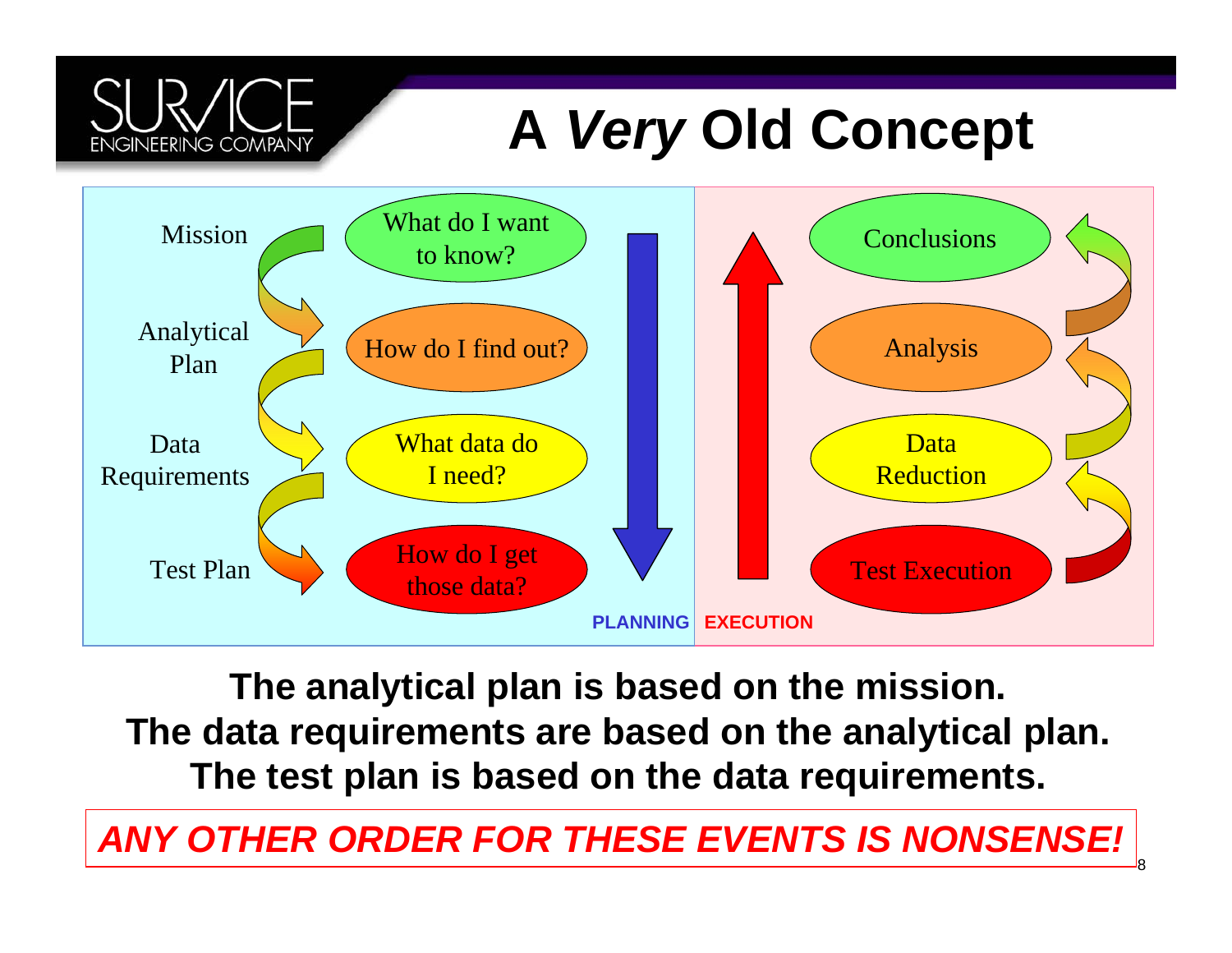

#### **The Paradigm**

Organize the M&S and T&E using the same logic flow. *(I highly recommend MMF.)*

Determine the number of levels (intermediate outputs) required.

Align the data collection (instrumentation) with the levels.

Develop the M&S to output the same intermediate levels (values).

$$
Don't \begin{Bmatrix} test \\ model \\ model \end{Bmatrix} more detail than you need, anddon't {model} more detail than you { test} model}.
$$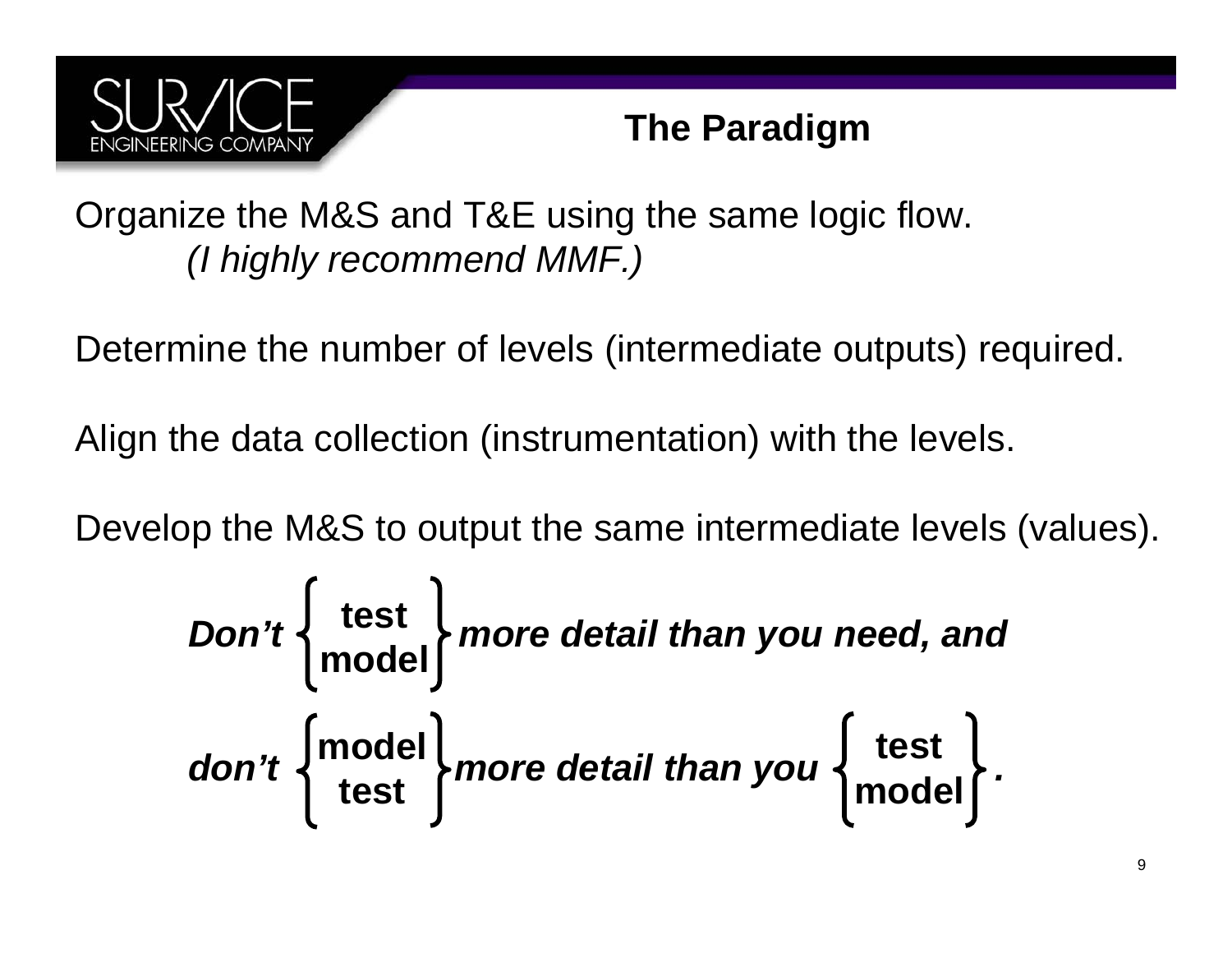

Is it better to be *precisely incorrect* or *approximately correct*?

*(The Chicago Tribune is not remembered because of its superbly detailed model for predicting the outcome of a presidential election.)*

Are we doing a certain level of M&S because we can, or because we need it to answer the mission (question)?

*(How did we get to the moon without finite element codes?)*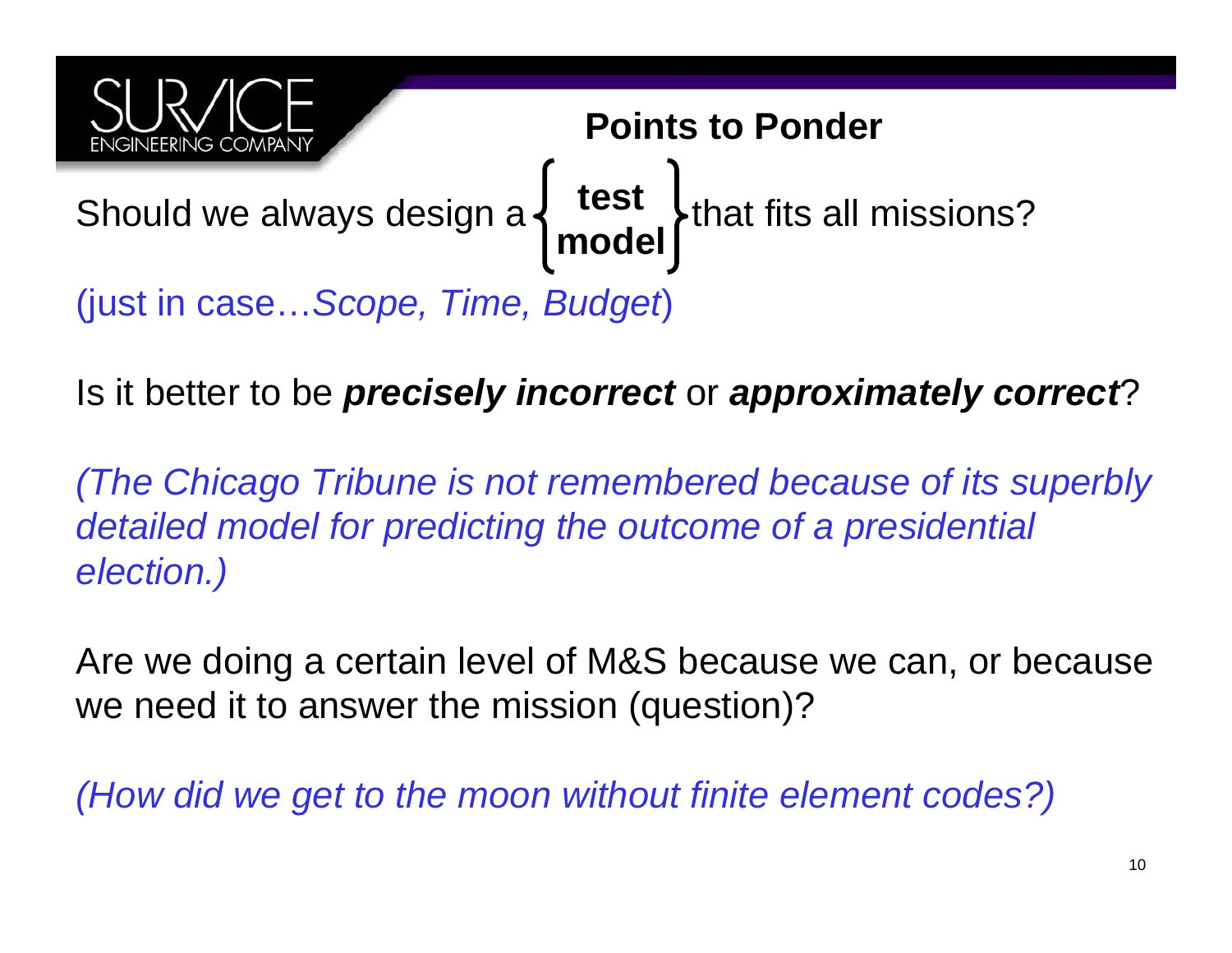

**Two** *very* **different questions:**

- **1) How well did the model predict the outcome of the test?**
- **2) Was the test outcome a member of the population of possible outcomes predicted by the model?**

**The first question is mathematically intractable; the second question is the correct one to ask.**